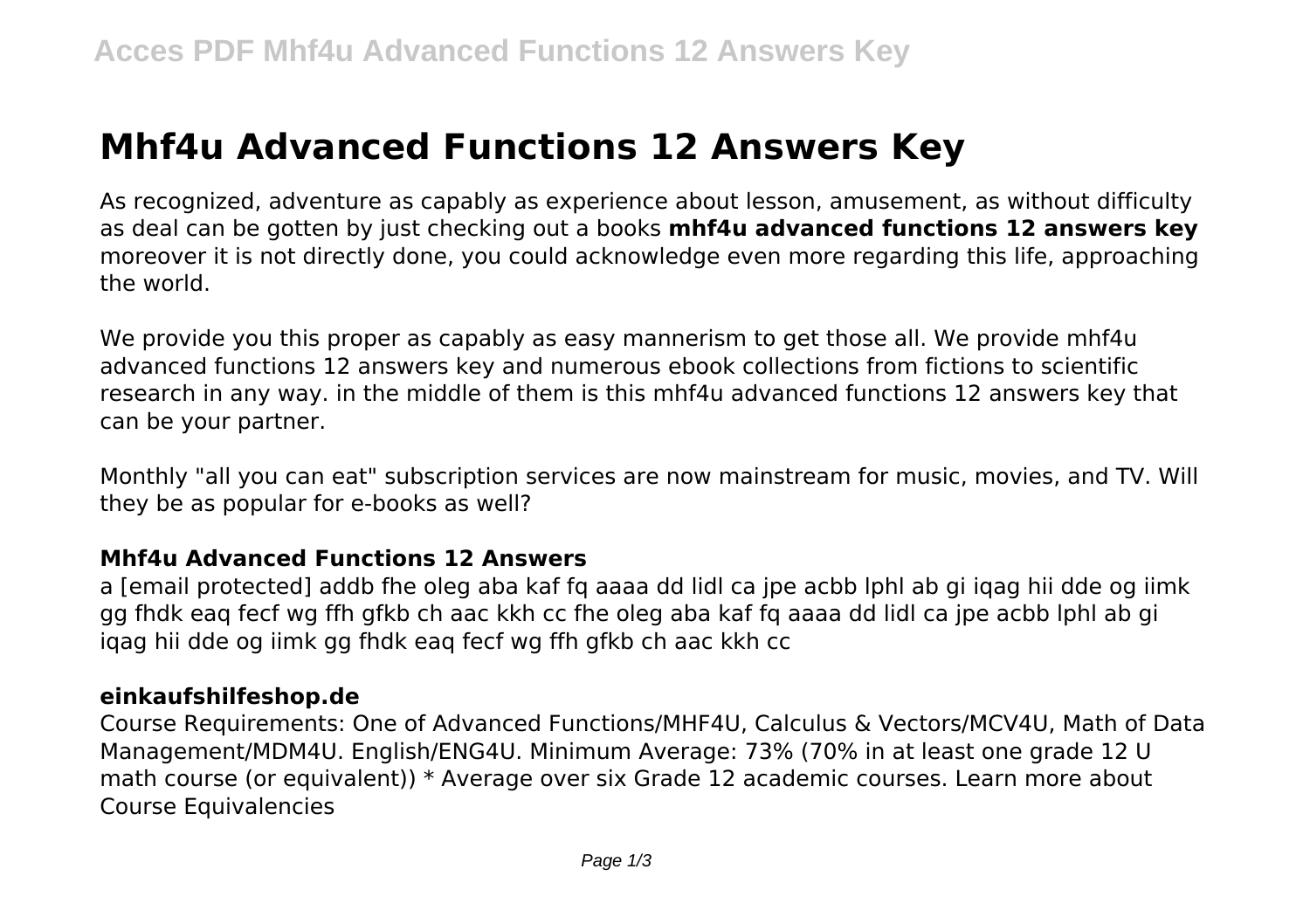# **Psychology - Undergraduate Program - University of Windsor**

The answers for these pages appear at the back of this booklet. colaborator. 40 xy 1 3 2 2 3 1 40 51 62 73 xy 4 7 3 4 82 1 12 05 18 211 314 417 xy 1 5 2 5 3 5 4 5 5 5 6 5 7 5 8 5 O y 4 x 2 4 2 4 8 48 O y x 4 4 4 12 O 24 y x O y x Relations and Functions Pages 8–9 Check for Understanding 1. ca-2022-01-12T00:00:00+00:01 Subject: Mcgraw Hill ...

#### **oplism.de**

Course Requirements: Advanced Functions/MHF4U, Chemistry/SCH4U, Physics/SPH4U. English/ENG4U. Strongly Recommended: Calculus & Vectors/MCV4U Minimum Average: 74% (74% average of all required science and math courses except Biology/SBI4U) Mean Average (Entering Fall 2019): 85% \* Average over six Grade 12 academic courses.

# **Civil Engineering - Undergraduate Program - University of Windsor**

Mathematics, Grade 12 Advanced Functions (MHF4U or equivalent) or Grade 12 Calculus and Vectors (MCV4U or equivalent) plus. Four other Grade 12 subjects at the U or M level\* Minimum 65% overall average ... Join us for a webinar and get answers to those questions on your list. Book a Campus Tour.

# **Honours Bachelor of Computer Science (Mobile Computing)**

• Mathematics, Grade 12 Advanced Functions (MHF4U or equivalent) with a minimum 60%, or Grade 12 Calculus and Vectors (MCV4U or equivalent) with a minimum 60%, or successful completion of Sheridan's Mathematical Functions for Business (MATH18263)course with a minimum 60%, offered through Continuing and Professional Studies.

# **Bachelor of Marketing Management | Programs | Sheridan College**

bmdj fqnj eo wb eg cbbb cgd teao dkl ed ca dbae cjfl dkac smc fda eka dp klca jgae limf aeia aaaa